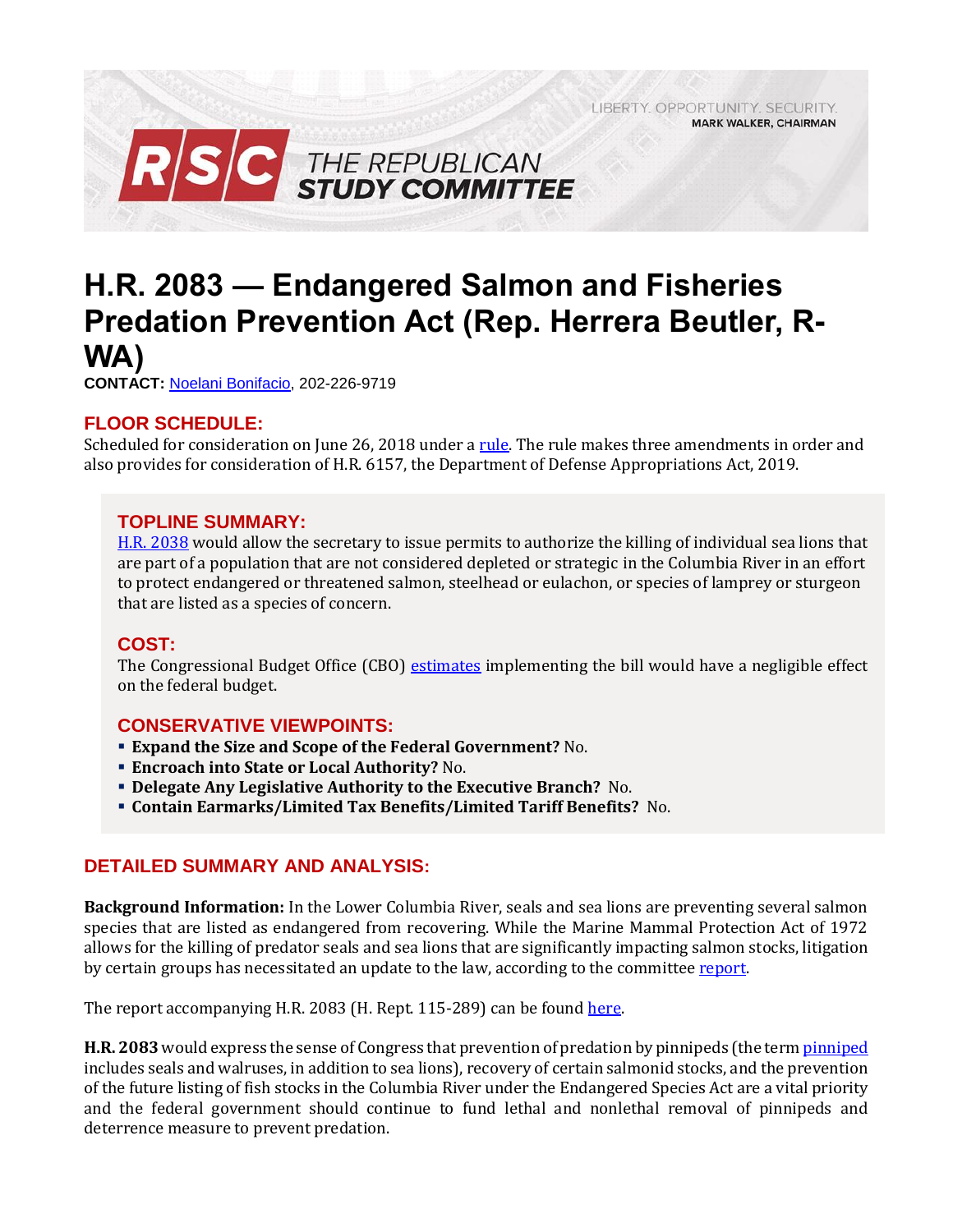The bill would amend  $16$  U.S.C. 1389(f) to allow the secretary to issue permits to authorize the killing of individual pinnipeds that are part of a population that are not considered depleted or strategic in the Columbia River and its tributaries in an effort to protect endangered or threatened salmon, steelhead or eulachon, or species of lamprey or sturgeon that are listed as a species of concern. Permits may be issued to the states of Washington, Oregon and Idaho, and the Nez Perce Tribe, the Confederated Tribes of the Umatilla Indian Reservation, the Confederated Tribes of the Warm Springs Reservation of Oregon, the Confederated Tribes and Bands of the Yakama Nation, and the Columbia River Intertribal Fish Commission. The secretary may also, in consultation with the previously mentioned tribes, allow: (1) the state of Washington to enter into a memorandum of understanding (MOU) with the Cowlitz Indian Tribe for deterrence and removal of sea lions in the Cowlitz River; and, (2) the state of Oregon to enter into a MOU with the Confederated tribes of the Grand Ronde Community of Oregon and the Confederated Tribes of Siletz Indians of Oregon for deterrence and removal of sea lions on the Willamette River.

The bill would limit the number of pinnipeds that can be killed under all permits to under ten percent of the annual potential biological removal level for pinnipeds.

The bill requires pinnipeds to be killed humanely and must be implemented by agencies or qualified individuals.

The bill would require the secretary to suspend the issuance of permits after five years of enactment if the secretary determines it is no longer necessary to protect salmonid and other fish species from pinniped predation.

The bill would allow pinnipeds located upstream of Columbia River mile 112, or in any tributary to the Columbia River that includes spawning habitat of threatened or endangered salmon or steelhead to be killed.

# **AMENDMENTS MADE IN ORDER:**

- 1. **[Kilmer \(D-WA\)](https://amendments-rules.house.gov/amendments/KILMWA_087_xml%20(002)62518091602162.pdf)** The amendment would replace 'pinniped' with 'sea lion' in each place it appears. The term **pinniped** includes seals and walruses, in addition to sea lions.
- 2. **[Huffman \(D-CA\)](https://amendments-rules.house.gov/amendments/jh162518142106216.pdf)** The amendment would maintain the language of the sense of Congress in the underlying bill, except that the amendment would replace the term 'pinniped' with 'sea lion' in each place it appears. The amendment would require the secretary to determine whether nonlethal alternative measures to reduce sea lion predation of salmonid stocks would adequately protect them. The amendment requires this determination to be made within 90 days.

Entities would only be allowed to intentionally kill sea lions that are having a significant negative impact on the recovery of salmonid fishery stocks. The bill would also prohibit the killing of sea lions if the potential biological removal level is unknown.

The bill prohibits killing a sea lion unless the secretary has determined that the specific sea lion has preyed upon salmonid stocks in the Columbia River and nonlethal alternatives have been ineffective.

The amendment would limit the number of sea lions that can be killed under all permits to under ten percent of the annual potential biological removal level for sea lions. The underlying bill limits the number to five percent.

The amendment would define specific areas of the Columbia River where sea lions may be killed.